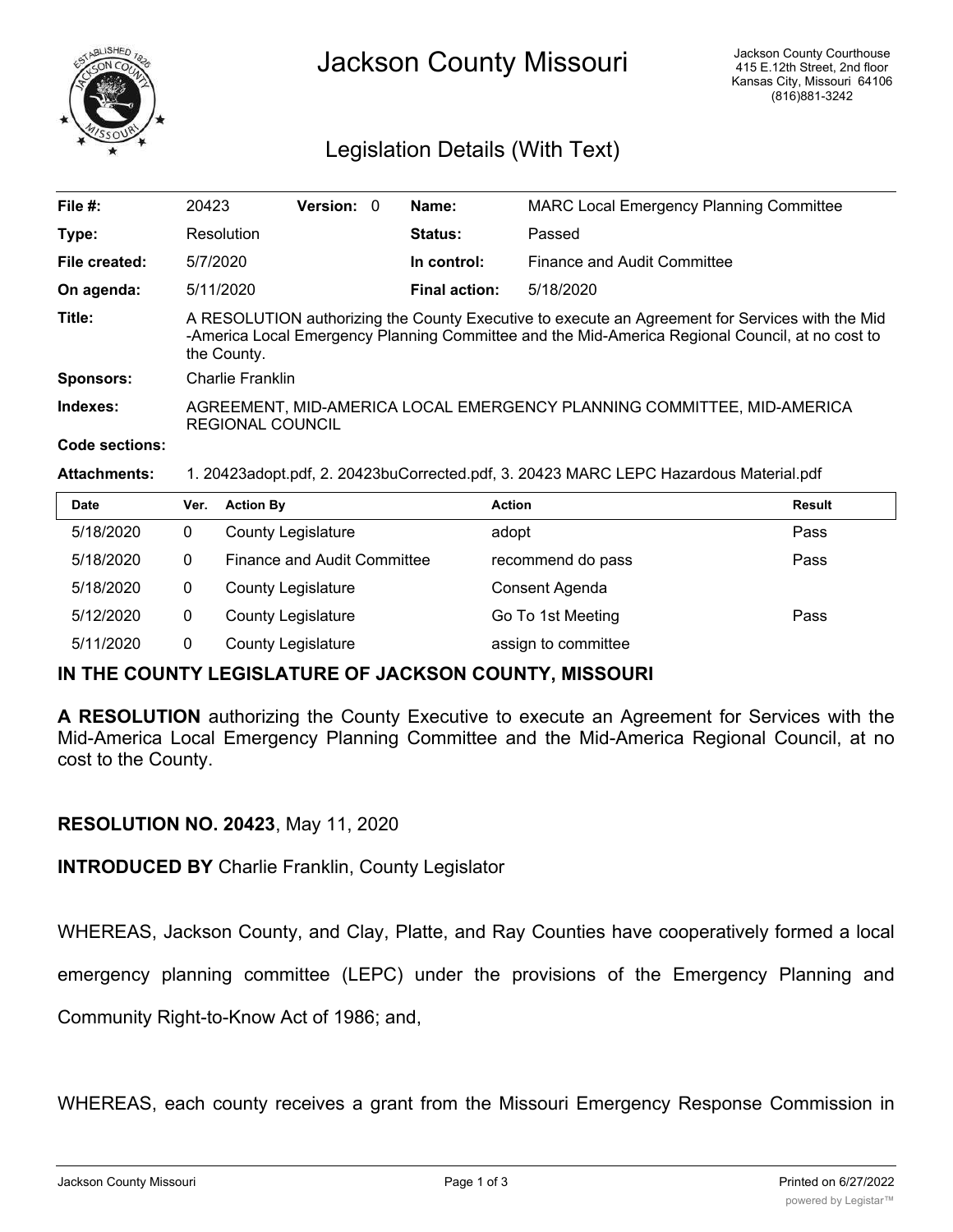accordance with Missouri's Emergency Planning and Community Right-to-Know Act (Sections 292.600 to 292.625, RSMo); and,

WHEREAS, these funds are paid by the State directly to LEPC, to be used for programs which support the LEPC's hazardous materials planning and training and related activities; and,

WHEREAS, each of the five counties, as a member of the LEPC, historically has entered into an annual agreement with the Mid-America Regional Council (MARC), approving the scope of work by Mid-America Regional Council (MARC) and the LEPC on its behalf; and,

WHEREAS, MARC is a public not-for-profit organization, formed in 1972 by area cities and counties, including the counties that have formed the LEPC, to address issues and problems of mutual concern; and,

WHEREAS, MARC can provide administrative and technical assistance to carry out the scope of work developed for the aforementioned grants; and,

WHEREAS, the attached Agreement for Services adequately sets out the rights and obligations of the LEPC and MARC in this regard; now therefore,

BE IT RESOLVED by the County Legislature of Jackson County, Missouri, that the attached Agreement for Services with the LEPC and MARC be and hereby is approved; and,

BE IT FURTHER RESOLVED that the County Executive be and hereby is authorized to execute the